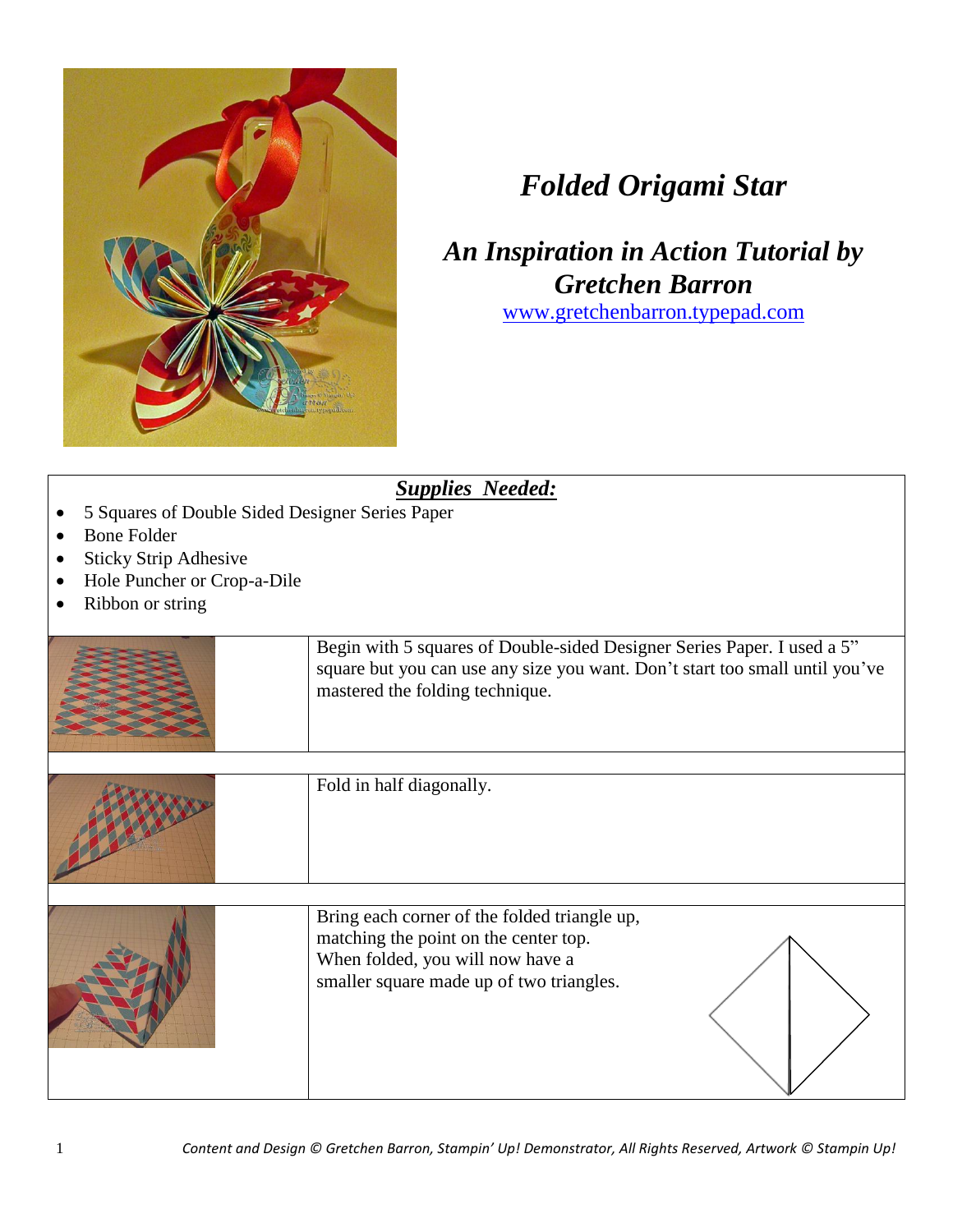| As you look at your square, grab each<br>center fold and fold it down to line up<br>with each side of the square.       |
|-------------------------------------------------------------------------------------------------------------------------|
| The resulting shape will<br>look something<br>Like a tulip.                                                             |
| Stick your fingers into the "pocket"<br>created by each of the sides of the<br>"tulip", and open it up and lay it flat. |
| Now, each of the side<br>Shapes will resemble a kite<br>with a fold diagonally<br>down the middle.                      |
| Fold down the pointed top of each "kite" shape, matching corners.                                                       |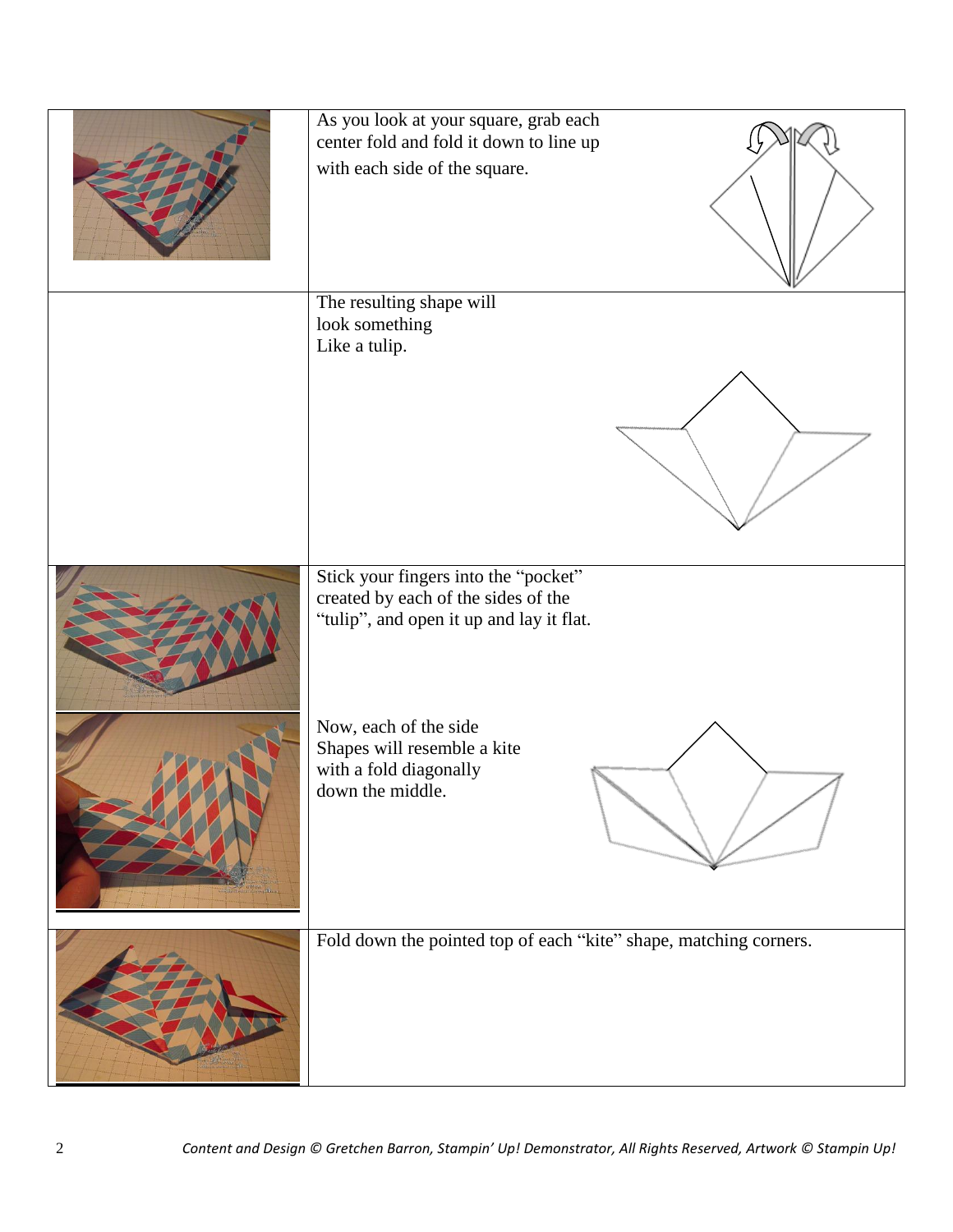| Bring each side up to fold along the previously created fold lines, sub-<br>dividing the "kite" shaped sides.                                                                                                                                                                          |
|----------------------------------------------------------------------------------------------------------------------------------------------------------------------------------------------------------------------------------------------------------------------------------------|
| Apply Sticky Strip adhesive to one side piece, as pictured.<br>Remove the adhesive backing and bring one side to the other, matching<br>corners and edges. Set the adhesive by burnishing with the Bone Folder.                                                                        |
| You will now have a cone shape with three "flaps" inside it.<br>You have completed one point of your star. Repeat the entire process four<br>more times so that you have a total of 5 points.<br>Don't worry, once you do this process a few more times, it will go amazingly<br>fast. |
| Use Sticky Strip adhesive to attach each cone shape to the next, working<br>your way around until all five cones are attached together.<br>$a$ <i>unsi</i><br>gretchenbarron.typep                                                                                                     |